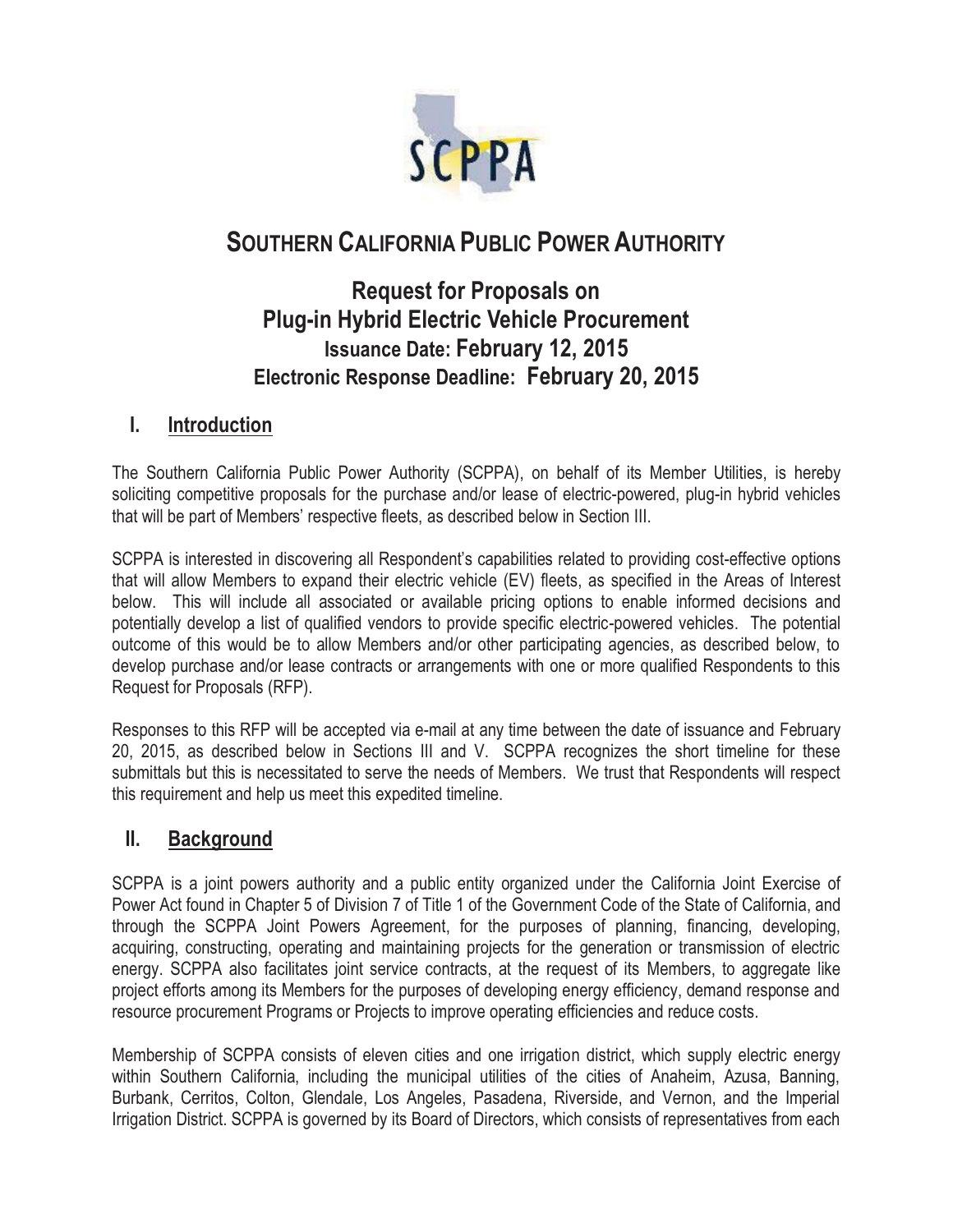of its Members. The management of SCPPA is under the direction of an Executive Director who is appointed by the Board. At the discretion of the SCPPA Board of Directors, SCPPA may also partner with other agencies to facilitate increased economies of scale as part of certain joint action efforts or Programs. SCPPA's EV working group is an example of such, whereby participation in the group has included the City of Moreno Valley, Southern California Edison, and San Diego Gas and Electric (Group Participants). Other agencies have also expressed interest in utilizing SCPPA's EV purchase /lease program for additions to their respective fleets.

Any purchase or lease agreement offering that is submitted and subsequently selected by SCPPA pursuant to this RFP would be utilized and entered into directly by the interested Members or other Group Participants to serve their respective utility's needs. The service and work products would be ordered and approved directly by SCPPA and/or the applicable Members.

# **III. Areas of Interest**

Certain SCPPA Members have expressed interest in purchasing and/or leasing as many as 250 plug-in hybrid sedans to meet the near-term needs of their municipalities. The detailed specifications of the type of vehicles that are of primary interest to Members in this regard are outlined below. These are the minimum requirements of the potential types of vehicles and/or equipment that could be purchased or leased by Members or participating agencies.

## **DETAILED SPECIFICATIONS**

- **1.** General: Vehicles shall be new (unused), model year 2015 or newer, 4-door sedan, plug-in hybrids. Vehicles shall be equipped with all standard and specified components as listed in factory data books and brochures.
- **2.** All Electric Range: Not less than 20 miles.
- **3.** Combined Gasoline/Electric Range: Not less than 300 miles.
- **4.** Passenger Capacity: Not less than four people.
- **5.** Wheelbase: Not than 104.3 inches.
- **6.** Emission Rating: Shall be California Air Resources Board certified as an Advanced Technology Partial Zero Emission Vehicle (AT-PZEV).
- **7.** Gasoline Engine: Not less than 141 horsepower.
- **8.** Transmission: Shall be an electronically controlled, automatic, continuously variable transmission.
- **9.** Steering: Shall be electric power assist, rack and pinion.
- **10.** Brakes: Shall be equipped with power assist brakes, front and rear disc, 4-wheel Anti-Lock Brake System (ABS), and regenerative braking.
- **11.** Fuel Tank: Tank capacity shall be not less than 9.3 gallons, and shall be full at time of delivery.
- **12.** Fuel Grade: Factory recommended grade fuel shall be not more than 87 octane.
- **13.** Seats: Seating arrangement for not less than four people with retractable seat belts and heavy duty dark colored cloth upholstery.
- **14.** Additional Equipment: Vehicle shall be equipped with all standard and specified components as listed in factory data books and brochures. If not listed as standard equipment, the following items shall be furnished and installed:
	- **a.** Factory installed air conditioning
	- **b.** Factory installed radio with CD player and AM/FM.
	- **c.** Dual front and side airbag restraint system.
	- **d.** Rear window defroster with timer.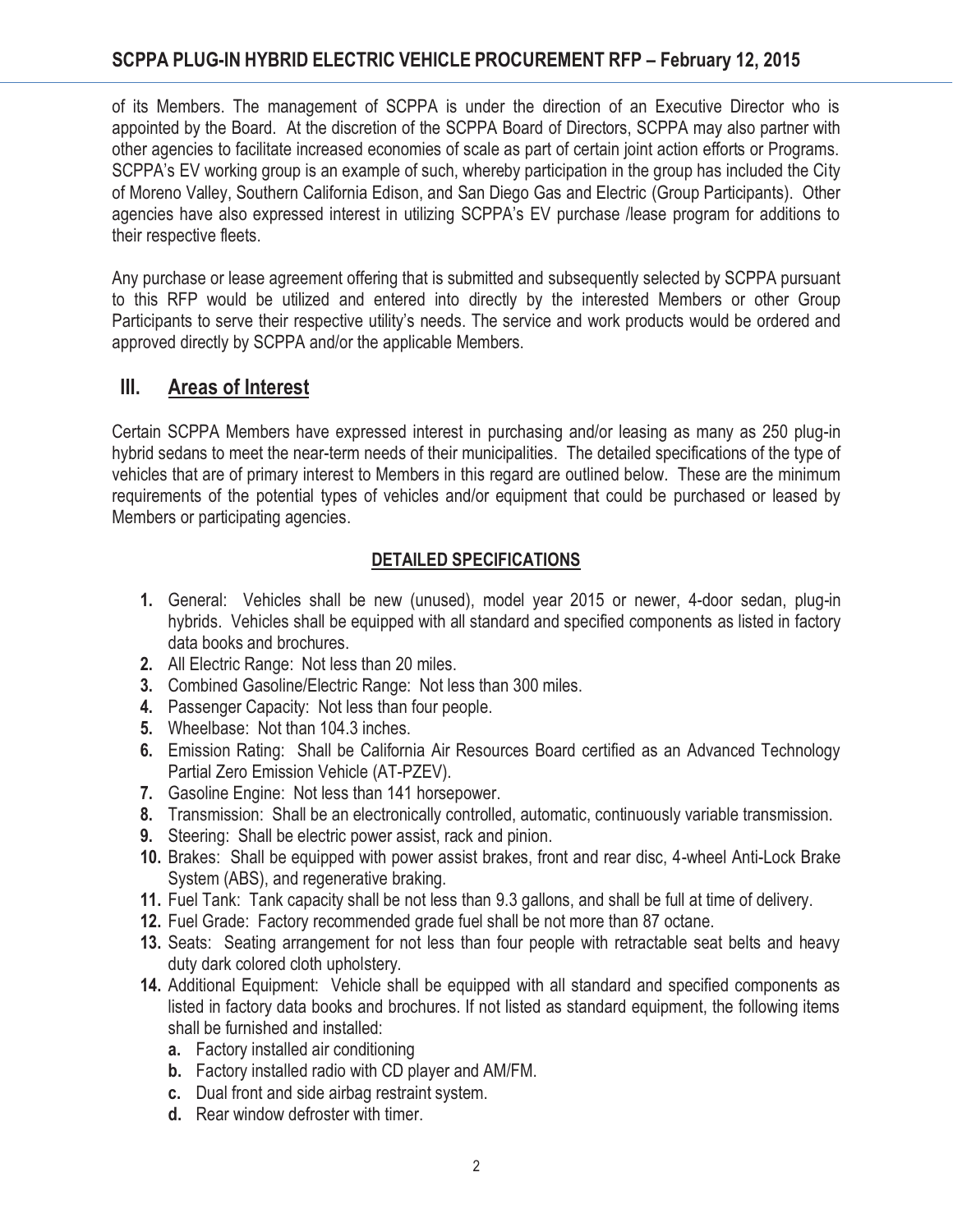- **e.** Heat rejecting tinted glass.
- **f.** Power remote outside mirrors.
- **g.** Power windows and door locks.
- **h.** Front and rear, color-keyed, carpeted floor mats.

#### **15.** Color :

- **a.** Exterior: Shall be factory white or other color, as approved by participating Member or other agency.
- **b.** Interior: Shall be a factory standard, dark colored, fabric, as approved by participating Member or other agency.
- **16.** Other Requirements:
	- **a.** Vehicles shall be delivered to participating Member(s)' or other agencies' defined location.
	- **b.** Vehicles shall be delivered with or be designated for addition of all appropriate government exempt licensing qualifications, license plates and registration documentation.
	- **c.** The manufacturer's standard new vehicle warranty shall apply to all vehicles procured under this RFP.
	- **d.** Vehicles shall be delivered within one hundred and fifty (150) days after issuance of a Purchase Order or execution of a Lease Agreement.
	- **e.** All Respondents must be factory-authorized dealers and offer factory authorized service for the vehicles that they are offering.

| SCPPA RFP for Electric Vehicles Purchase or Lease Program Selection Process |                           |
|-----------------------------------------------------------------------------|---------------------------|
| <b>Schedule of Requirements</b>                                             | <b>Target Date(s)</b>     |
| <b>Issue RFP</b>                                                            | February 12, 2015         |
| e-mail Responses Due in electronic format                                   | February 20, 2015         |
| Hard copy Responses Due                                                     | February 24, 2015         |
| Review of Responses                                                         | February 20 - 25, 2015    |
| Interviews (if necessary)                                                   | February 20 - 25, 2015    |
| Selection of Respondent(s)                                                  | As soon as is practicable |

## **Timeline / Schedule\***

**\***Timeline/Schedule is subject to change.

### **IV. Proposal Submission Required Elements**

#### **1. Transmittal Letter Content:**

- **a.** A brief statement of the Respondent's understanding of the procurement desires and expectations of SCPPA and our Members including:
	- **i)** statement of product specifications; and
	- **ii)** reference to any proposed contractual terms and conditions required by the Respondent; and
	- **iii)** a summary of exceptions taken to the RFP requirements; and
	- **iv)** any and all expectations from SCPPA including, but not limited to: requirements definitions and purchase/lease arrangements required for purchase program implementation.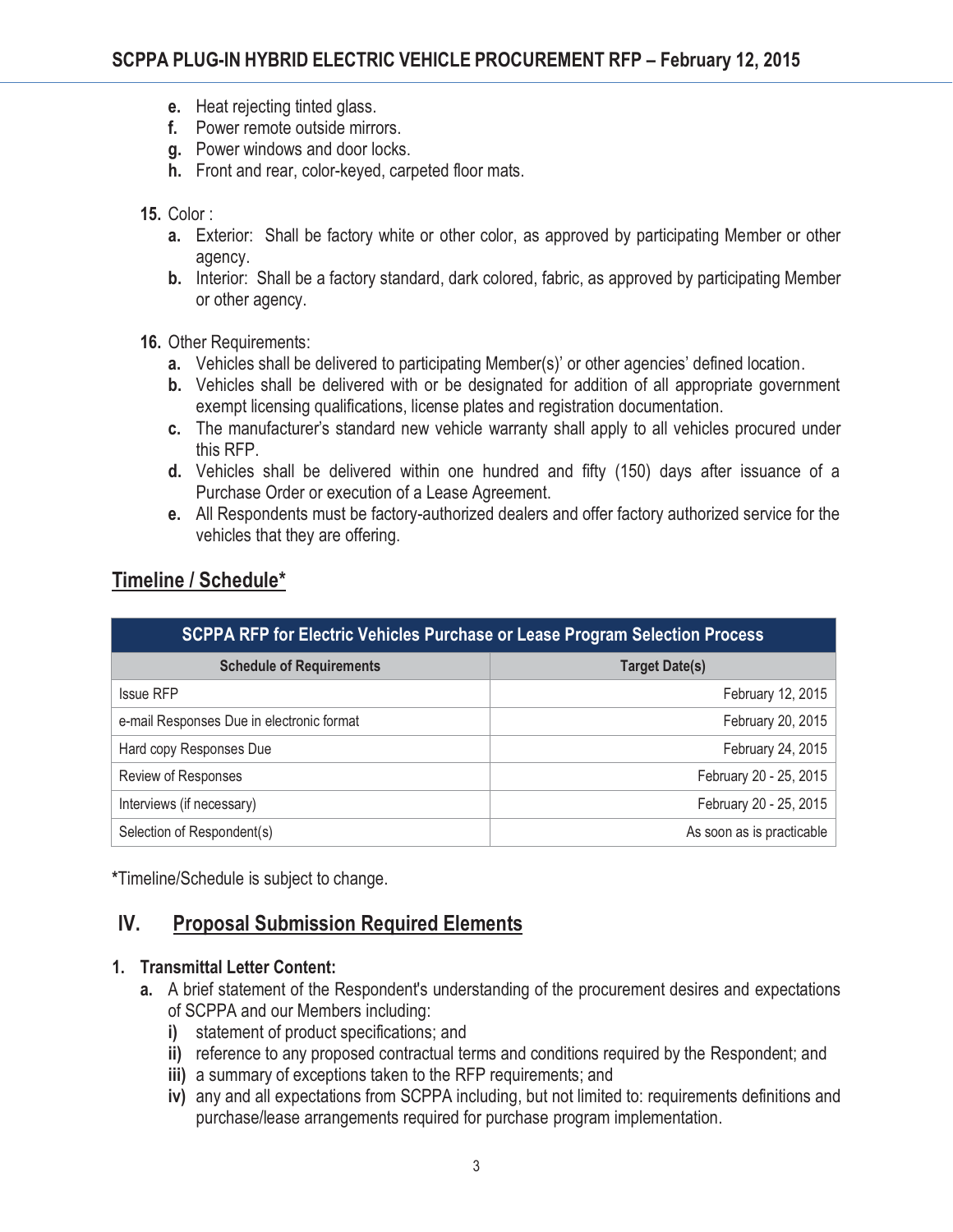**b.** An officer authorized to bind must sign the proposal on behalf of the Respondent and must include the following declarations on the transmittal letter:

"This proposal is genuine, and not sham or collusive, nor made in the interest or in behalf of any person not herein named; the Respondent has not directly or indirectly induced or solicited any other Respondent to put in a sham bid, or any other person, firm or corporation to refrain from submitting a proposal; and the Respondent has not in any manner sought by collusion to secure for themselves an advantage over any other Respondent."

- **2. Respondent Information**: Provide legal name of Company or Individual, physical street address, the name(s) and title(s) of the individual(s) authorized to represent the Respondent, including telephone number(s) and email address(es).
- **3. Proposal:** Proposals must include a description of the proposed vehicle(s) including year, make, model and all accessories/options. A sample agreement shall be provided for any and all purchase/lease arrangements under this collaborative purchase program. Any sample agreement shall be fully explained or defined to allow for for proper evaluation. This includes a detailed description addressing all of the specifications identified in the Areas of Interest within Section III above.

Respondents must include a delivery schedule for vehicles being proposed. Respondents may also include additional services, products, and/or functions that may not be part of or included in the RFP, but are deemed by the Respondent to be pertinent and potentially valuable to SCPPA or its Members. SCPPA will have full discretionary authority to consider, accept and/or reject without cause such supplemental information that is not directly requested, included in or made part of the RFP.

- **4. Pricing/Fees:** Pricing in all Proposals should be made based on good faith estimates of the requirements defined in this RFP. Please include all necessary details of specific examples or estimates of the purchase price, tax, license and any other fees or costs not described herein. All Responses should also include a specific term or duration that any and all price offerings or quotations are valid. All price offerings shall include:
	- **a.** a direct upfront purchase price; and
	- **b.** a three year lease with an option to purchase the vehicle at end of lease for \$1. The lease proposal shall specify the annual lease payment amounts and include or factor in the Federal Plugin Electric Vehicle Tax Credit (IRC 30D) being applied to the participating Member.

All price offerings shall also reflect the potential lease and/or purchase of varying numbers of vehicles. For example, a Proposal could be structured with the following breakdown or something of similar construct:

#### Price(s) for:

- **i.** 1 to 10 vehicles;
- **ii.** 11 to 50 vehicles;
- **iii.** 51 to 100 vehicles;
- **iv.** 101 to 200 vehicles;
- **v.** 201 or more vehicles, of each vehicle type.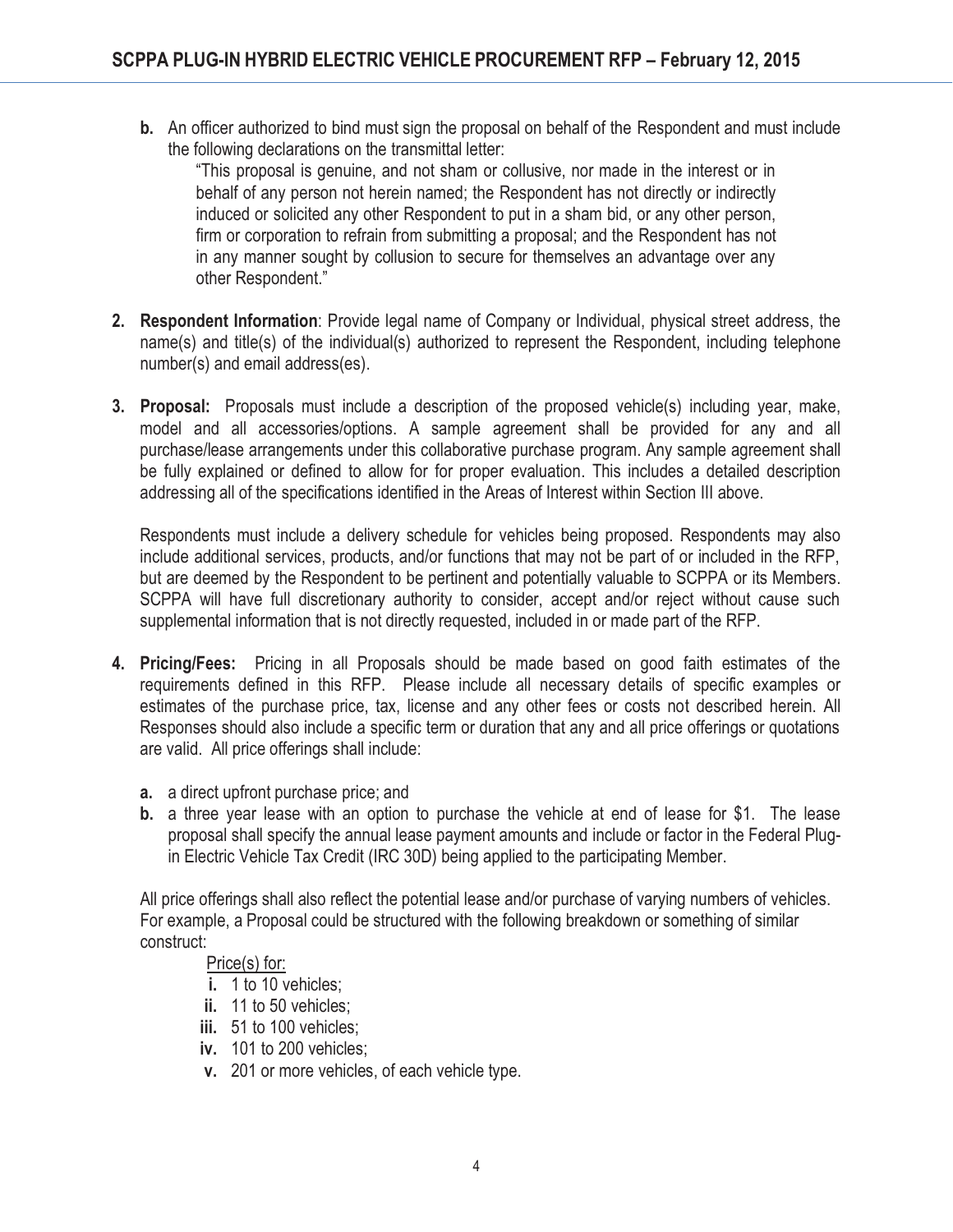- **c. Added Alternatives (Optional for Respondents to include in submittals):** Should the Respondent have existing or potential programs, tools or mechanisms available for supplemental product and/or service offerings to participating Members, such offerings can and should be included as added alternative opportunities for SCPPA and Participating Members to consider. However, inclusion of any such offering is not a requirement under this RFP. This ability is included to provide an opportunity for Respondents to distinguish their respective offerings from others. Possible examples of such offerings that may be of interest to SCPPA and Members are:
	- **i)** Purchase and/or lease discounts, similar to or the same as those defined above, for employees of the Participating Member, agency or associated municipality;
	- **ii)** Contribution of or discount(s) on electric vehicle charging equipment to support the deployment of vehicles purchased/leased as part of this RFP or others within the respective Members' fleets.

SCPPA and Members will consider these and any other such added alternative offerings on their own merits and will retain full discretion on the valuation of such offerings in the review of Responses to the RFP and the potential selection of successful Respondent hereto.

**d. Price Changes:** Should SCPPA and/or Members elect to procure vehicles from one or more Respondent(s) to this RFP, the Respondent will be allowed to propose price increases or decreases for new Model Years not originally proposed by written notice to SCPPA and any Participating Member within thirty days of the effective date of the price increase. Price increases are to be on a pass-through basis only and must not produce a higher profit margin for the Respondent than the original contract pricing.

#### **5. References:**

- **a.** Describe whether the Respondent has, within the last five (5) years, rendered any product or service to SCPPA or to any of SCPPA's Members, either as a contractor or subcontractor, either under the current Respondent's name or any other name or organization. If so, please provide details (status as prime or subcontractor, brief description of the service and/or product rendered, the contract administrator name, and total actual contract expenditures).
- **b.** Identify existing related or relevant projects or programs which Respondent developed and/or operates that would demonstrate the Respondent's capabilities to execute and perform the requirements of the collaborative purchase program envisioned for SCPPA and our Members or other agencies.

## **V. Proposal Submission Delivery Requirements**

There will not be an initial Respondent's conference associated with this RFP. **Clarification questions** may be addressed to Bryan Cope at bcope@scppa.org **no later than 4:00pm PST on Thursday, February 19, 2015**.

One (1) **electronic copy** of your proposal including any supporting documentation should be delivered to Bryan Cope via e-mail at bcope@scppa.org **no later than 4:00pm PST on Friday, February 20, 2015**.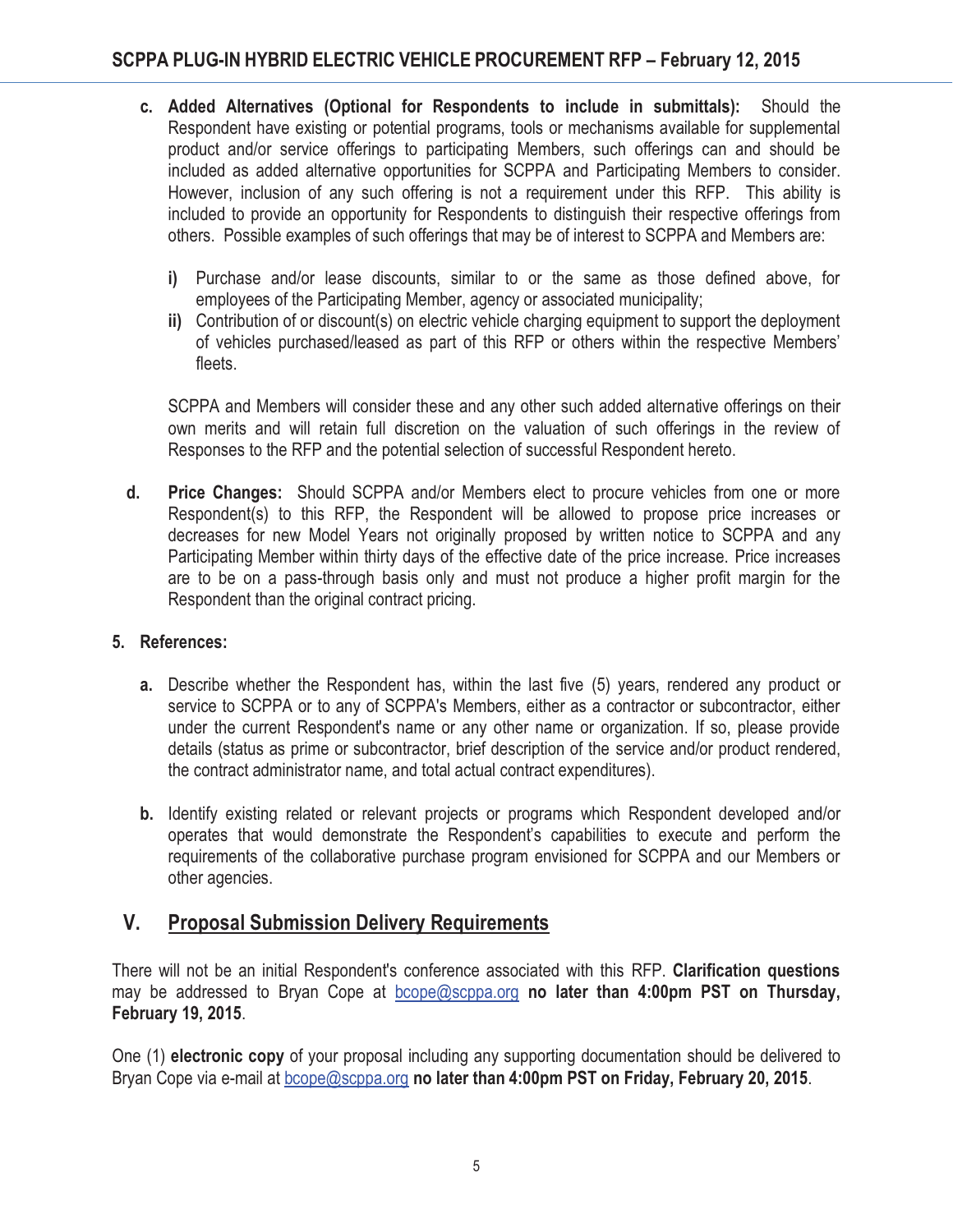One (1) **hard copy** of your response, including a transmittal letter of authentic offer with wet-ink authority signature, and any supporting documentation should also be delivered **no later than 4:00pm PST on Tuesday, February 24, 2015** to:

> Southern California Public Power Authority Electric Vehicle Procurement RFP 1160 Nicole Court Glendora, California 91740

No contact should be made with the SCPPA Board of Directors, Members, committee or working group representatives concerning this RFP.

All information received by SCPPA in response to this RFP is subject to the California Public Records Act and may be subject to the California Brown Act. Therefore, all submissions may be subject to review in the event of an audit.

# **VI. Terms and Conditions**

- 1. SCPPA reserves the right to cancel this RFP at any time, reject any and all proposals and to waive irregularities.
- 2. SCPPA shall determine at its sole discretion the value of any and/or all proposals including price and non-price attributes.
- 3. Proposals may be sub-divided or combined with other proposals, at SCPPA's sole discretion.
- 4. SCPPA shall perform an initial screening evaluation to identify and eliminate any proposals that are, for example, not responsive to the RFP, do not meet the minimum requirements set forth in the RFP, are not economically competitive with other proposals, or are submitted by Respondents that lack appropriate creditworthiness, sufficient financial resources, or qualifications to provide dependable and reliable products or services for this RFP.
- 5. SCPPA reserves the right to submit follow up questions or inquiries to request clarification of information submitted and to request additional information from any one or more of the Respondents.
- 6. SCPPA reserves the right, without qualification and in its sole discretion, to accept or reject any or all proposals for any reason without explanation to the Respondent, or to make any award to that Respondent, who, in the opinion of SCPPA, will provide the most value to SCPPA and its Members.
- 7. SCPPA may decline to enter into any potential engagement agreement or contract with any Respondent, terminate negotiations with any Respondent, or to abandon the request for proposal process in its entirety.
- 8. SCPPA reserves the right to make an award, at its sole discretion, irrespective of price or technical ability, if SCPPA determines that to do so would result in the greatest value to SCPPA and its Members.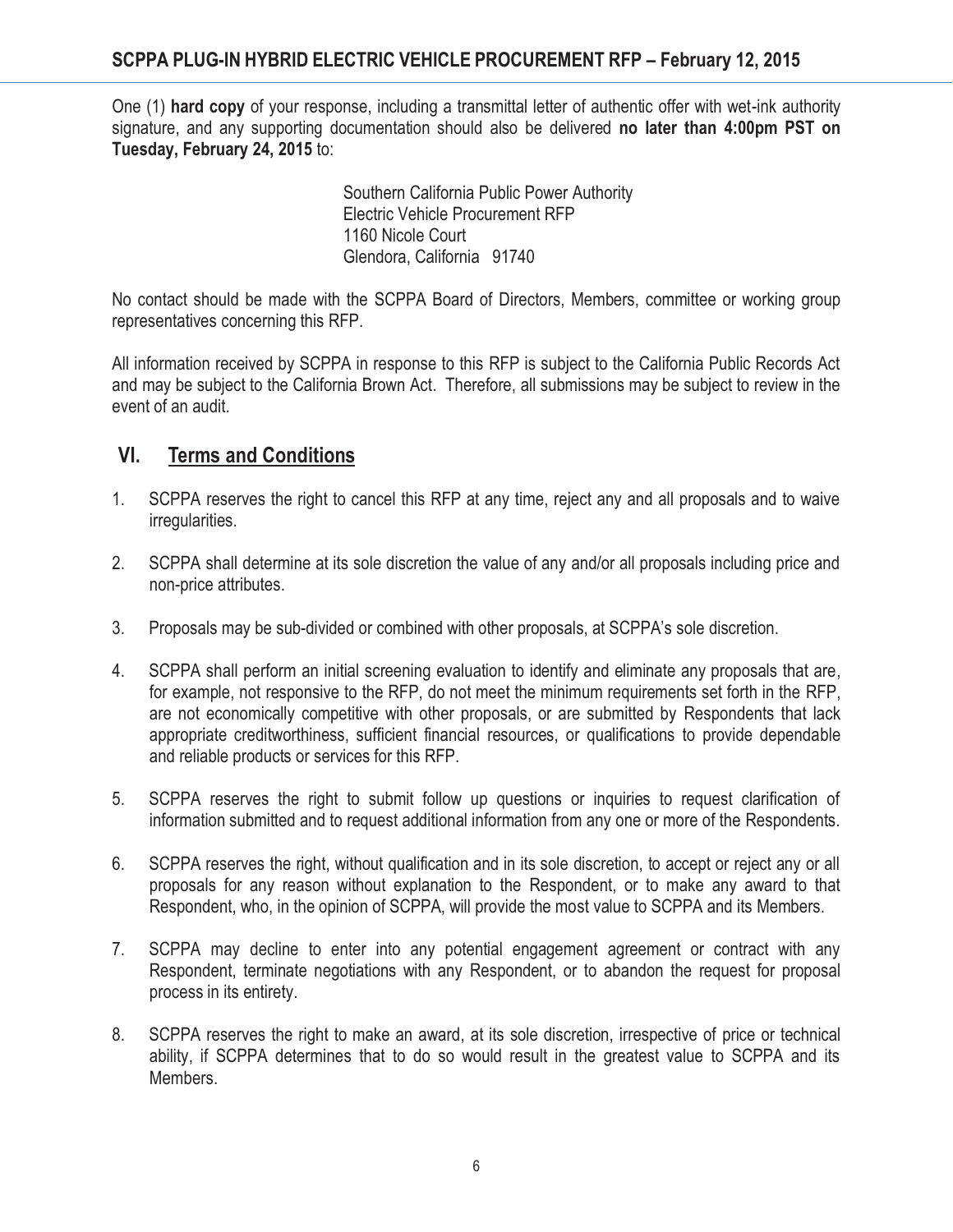- 9. Those Respondents who submit proposals agree to do so without legal recourse against SCPPA, its Members, their directors, officers, employees and agents for rejection of their proposal(s) or for failure to execute or act on their proposal for any reason.
- 10. SCPPA shall not be liable to any Respondent or party in law or equity for any reason whatsoever for any acts or omissions arising out of or in connection with this RFP.
- 11. SCPPA shall not be liable for any costs incurred by any Respondents in preparing any information for submission in connection with this RFP process or any and all costs resulting from responding to this RFP. Any and all such costs whatsoever shall remain the sole responsibility of the Respondent.
- 12. SCPPA may require certain performance assurances from Respondents prior to entering into negotiations for work that may result from this RFP. Such assurances may potentially include a requirement that Respondents provide some form of performance security.
- 13. SCPPA Members, either collectively or individually may contact Respondents to discuss or enter into negotiations regarding a proposal. SCPPA is not responsible or liable for individual Members interactions with the Respondent which are not entirely conducted through SCPPA or at SCPPA's option or election to engage the Respondent as defined within the RFP.
- 14. Submission of a Proposal constitutes acknowledgement that the Respondent has read and agrees to be bound by the terms and specifications of this RFP and any addenda subsequently issued by SCPPA.
- 15. Information in this RFP is accurate to the best of SCPPA's and Members' knowledge but is not guaranteed to be correct.
- 16. SCPPA reserves the right to reject any Proposal for any reason without cause. SCPPA and its Members reserve the right to enter into relationships with more than one Respondent, can choose not to proceed with any Respondent with respect to any products or services, and can choose to suspend this RFP or to issue a new RFP that would supersede and replace this RFP.

### **VII. Additional Requirements for Proposal**

- **1. Consideration of Responses:** Submitted proposals should be prepared simply and economically, without the inclusion of unnecessary promotional materials. Proposals should be submitted on recycled paper that has a minimum of thirty percent (30%) post-consumer recycled content and duplex copied (double-sided pages) where possible.
- **2. Insurance, Licensing, or other Certification:** If selected, the Respondent will be required to maintain sufficient insurance, licenses, or other required certifications for the type of work being performed. SCPPA or its Members may require specific insurance coverage to be established and maintained during the course of work and as a condition of award or continuation of contract.
- **3. Non-Discrimination/Equal Employment Practices/Affirmative Action Plan:** If selected, the Respondent and each of its known subcontractors may be required to complete and file an acceptable Affirmative Action Plan. The Affirmative Action Plan may be set forth in the form required as a business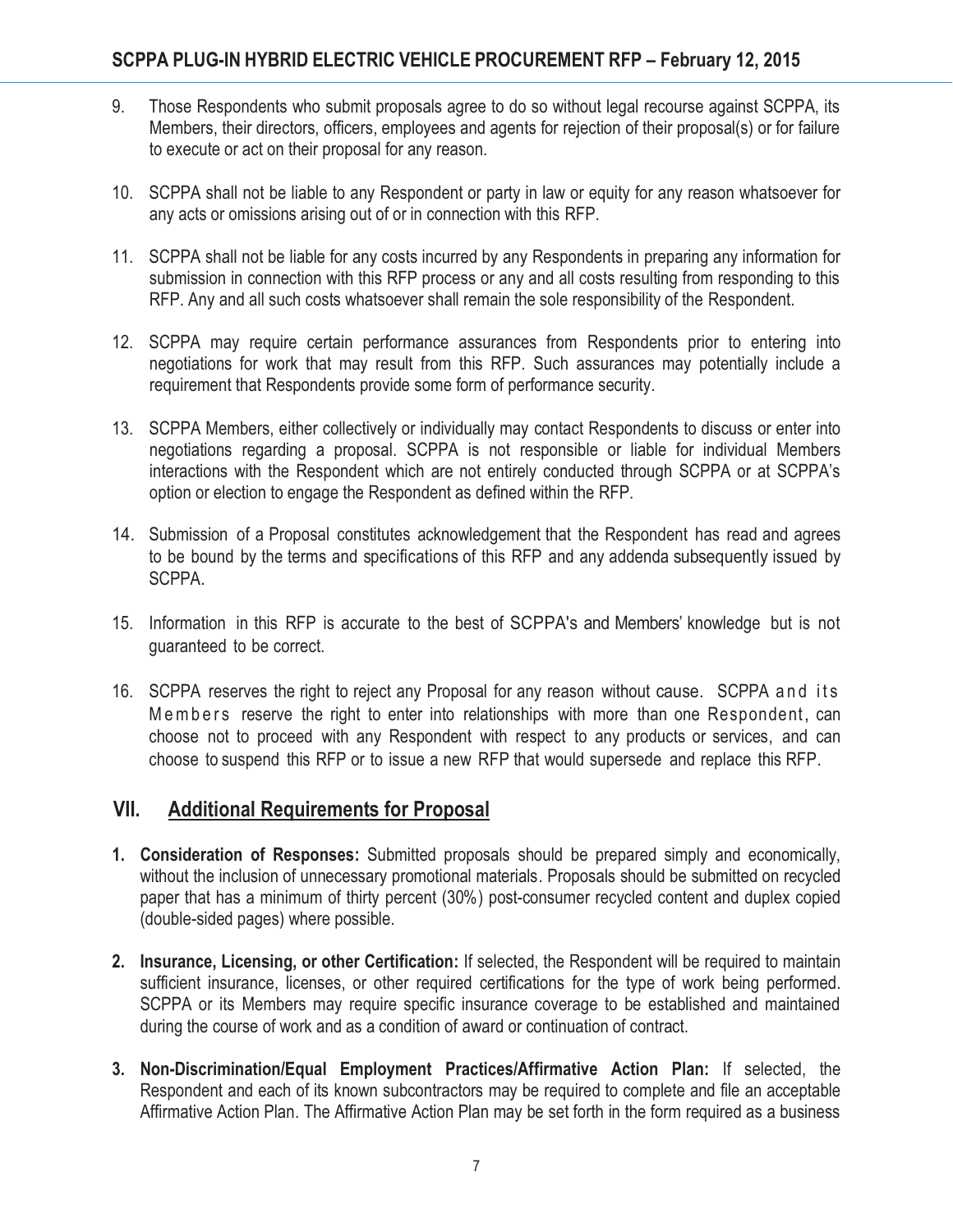practice by the Department of Water and Power of the City of Los Angeles which is SCPPA's largest Member.

- **4. Living Wage Ordinance:** If selected, the Respondent may be required to comply with the applicable provisions of the City of Los Angles Living Wage Ordinance and the City of Los Angeles Service Contract Workers Retention Ordinance. The Living Wage Ordinance provisions are found in Section 10.36 of the Los Angeles City Administrative Code; and the Service Contract Workers Retention Ordinance are found in Section 10.37 of the Los Angeles Administrative Code (SCWRO/LW0).
- **5. Prevailing Wage Rates:** If selected, the Respondent will be required to conform to prevailing wage rates applicable to the location(s) where any work is being performed. Workers shall be paid not less than prevailing wages pursuant to determinations of the Director of Industrial Relations as applicable in accordance with the California Labor Code. To access the most current information on effective determination rates, Respondent shall contact:

Department of Industrial Relations Division of Labor Statistics and Research PO Box 420603, San Francisco, CA 94142-0603 Division Office Telephone: (415) 703-4780 Prevailing Wage Unit Telephone: (415) 703-4774 Web: http://www.dir.ca.gov/dlsr/DPreWageDetermination.htm

- **6. Child Support Policy:** If selected, Respondent may be required to comply with the City of Los Angeles Ordinance No. 172401, which requires all contractors and subcontractors performing work to comply with all reporting requirements and wage earning assignments and wage earning assignments relative to court ordered child support.
- **7. Supplier Diversity:** Respondents shall take reasonable steps to ensure that all available business enterprises, including Small Business Enterprises (SBEs), Disadvantaged Business Enterprises (DBEs), Women-Owned Business Enterprises (WBEs), Minority-Owned Business Enterprises (MBEs), Disabled Veteran Business Enterprises (DVBEs), and other Business Enterprises (OBEs), have an equal opportunity to compete for and participate in the work being requested by this RFP. Efforts to obtain participation of these business enterprises may reasonably be expected to produce a twentyfive percent (25%) participation goal for SBEs. For the purpose of this RFP, SCPPA's Supplier Diversity program is modeled after that of the Los Angeles Department of Water and Power. Further information concerning the Supplier Diversity Program may be obtained from the Supply Chain Services Division of the Los Angeles Department of Water and Power.
- **8. SCPPA-Furnished Property:** SCPPA or a Member's utility drawings, specifications, and other media furnished for the Respondent's use shall not be furnished to others without written authorization from SCPPA or the applicable Member(s).
- **9. Contractor-Furnished Property**: Upon completion of all work under any agreement developed as a result of this RFP, ownership and title to reports, documents, drawings, specifications, estimates, and any other document produced as a result of the agreement shall automatically be vested to SCPPA and no further agreement will be necessary for the transfer of ownership to SCPPA. SCPPA has the